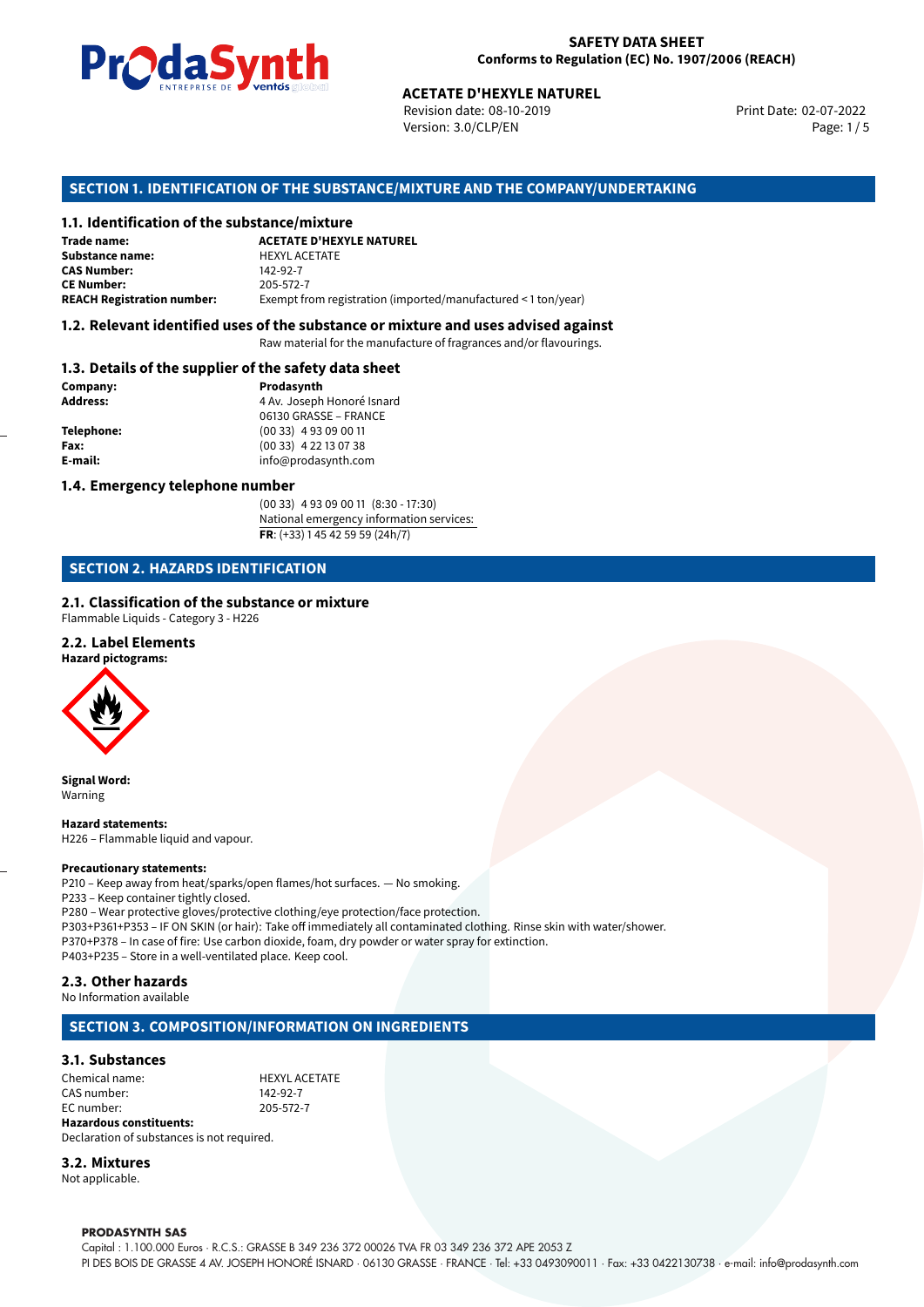

# **ACETATE D'HEXYLE NATUREL<br>
Revision date: 08-10-2019**<br> **Print Date: 02-07-2022**

Revision date: 08-10-2019 Version: 3.0/CLP/EN Page: 2 / 5

# **SECTION 4. FIRST-AID MEASURES**

# **4.1. Description of necessary first aid measures**

| Ingestion:    | Rinse mouth with water.<br>Obtain medical advice.                                                                                                    |
|---------------|------------------------------------------------------------------------------------------------------------------------------------------------------|
|               | Keep at rest. Do not induce vomiting.                                                                                                                |
| Eye contact:  | In case of contact with eyes, rinse immediately with plenty of water for at least 15 minutes and seek medical advice.                                |
| Inhalation:   | Remove person to fresh air and keep at rest.<br>Seek immediate medical advice.                                                                       |
| Skin contact: | Take off immediately all contaminated clothing.<br>Thoroughly wash affected skin with soap and water.<br>Seek medical attention if symptoms persist. |

#### **4.2. Most important symptoms and effects, both acute and delayed** No information available.

# **4.3. Indication of any immediate medical attention and special treatment needed**

No information available.

# **SECTION 5. FIRE-FIGHTING MEASURES**

# **5.1. Extinguishing Media**

Water spray, carbon dioxide, dry chemical powder or appropriate foam. For safety reasons do not use full water jet.

### **5.2. Special hazards arising from the substance or mixture**

Known or Anticipated Hazardous Products of Combustion: Emits toxic fumes under fire conditions.

### **5.3. Advice for firefighters**

High temperatures can lead to high pressures inside closed containers. Avoid inhalation of vapors that are created. Use appropriate respiratory protection. Do not allow spillage of fire to be poured into drains or watercourses. Wear self-contained breathing apparatus and protective clothing.

# **SECTION 6. ACCIDENTAL RELEASE MEASURES**

# **6.1. Personal precautions, protective equipment and emergency procedures**

Evacuate surronding areas. Ensure adequate ventilation. Keep unnecessary and unprotected personnel from entering. Do not breathe vapor/spray. Avoid contact with skin and eyes. Information regarding personal protective measures: see section 8.

#### **6.2. Environmental precautions**

To avoid possible contamination of the environment, do not discharge into any drains, surface waters or groundwaters.

#### **6.3. Methods and materials for containment and cleaning up**

Cover with an inert, inorganic, non-combustible absorbent material (e.g. dry-lime, sand, soda ash). Place in covered containers using non-sparking tools and transport outdoors. Avoid open flames or sources of ignition (e.g. pilot lights on gas hot water heater). Ventilate area and wash spill site after material pickup is complete.

#### **6.4. Reference to other sections**

Information regarding exposure controls, personal protection and disposal considerations can be found in sections 8 and 13.

# **SECTION 7. HANDLING AND STORAGE**

# **7.1. Precautions for safe handling**

Do not store or handle this material near food or drinking water. Do not smoke. Avoid contact with the eyes, skin and clothing. Wear protective clothing and use glasses. Observe the rules of safety and hygiene at work. Keep in the original container or an alternative made from a compatible material.

# **7.2. Conditions for safe storage, including any incompatibilities**

Store in tightly closed and preferably full containers in a cool, dry and ventilated area, protected from light. Keep away from sources of ignition (e.g. hot surfaces, sparks, flame and static discharges). Keep away from incompatible materials (see section 10).

# **7.3. Specific end use(s)**

No information available.

#### **PRODASYNTH SAS**

Capital : 1.100.000 Euros · R.C.S.: GRASSE B 349 236 372 00026 TVA FR 03 349 236 372 APE 2053 Z PI DES BOIS DE GRASSE 4 AV. JOSEPH HONORÉ ISNARD · 06130 GRASSE · FRANCE · Tel: +33 0493090011 · Fax: +33 0422130738 · e-mail: info@prodasynth.com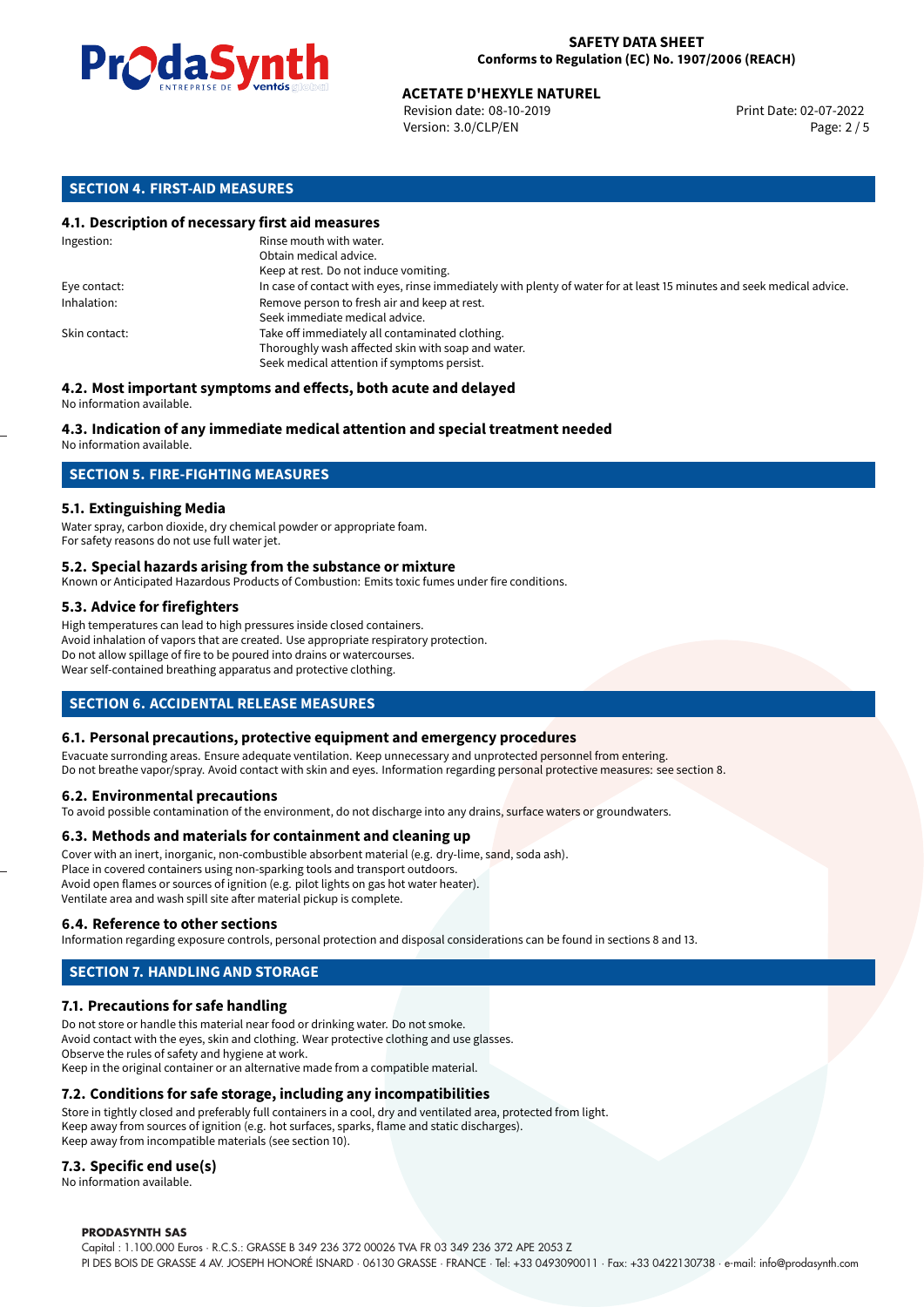

# **ACETATE D'HEXYLE NATUREL<br>
Revision date: 08-10-2019 Access Print Date: 02-07-2022** Print Date: 02-07-2022

Revision date: 08-10-2019 Version: 3.0/CLP/EN Page: 3 / 5

# **SECTION 8. EXPOSURE CONTROLS AND PERSONAL PROTECTION**

# **8.1. Control parameters**

Components with occupational exposure limits: None known.

## **8.2. Exposure controls**

| Appropriate engineering controls: | Measures should be taken to prevent materials from being splashed into the body.                                                            |
|-----------------------------------|---------------------------------------------------------------------------------------------------------------------------------------------|
|                                   | Provide adequate ventilation, according to the conditions of use. Use a mechanical exhaust if required.                                     |
| Eye/Face protection:              | Chemical safety goggles are recommended. Wash contaminated goggles before reuse.                                                            |
| Hand Protection:                  | Chemical-resistant gloves are recommended. Wash contaminated gloves before reuse.                                                           |
| Body protection:                  | Personal protective equipment for the body should be selected based on the task being performed and the risks<br>involved.                  |
| <b>Respiratory Protection:</b>    | In case of insufficient ventilation, use suitable respiratory equipment.                                                                    |
| Environmental exposure controls:  | Emissions from ventilation or process equipment should be checked to ensure they comply with environmental<br>protection legislation.       |
|                                   | In some cases, filters or engineering modifications to the process equipment will be necessary to reduce emissions to<br>acceptable levels. |

# **SECTION 9. PHYSICAL AND CHEMICAL PROPERTIES**

# **9.1. Information on basic physical and chemical properties**

| siii illiofiliation on basic physical and chemical properties |                                             |  |  |
|---------------------------------------------------------------|---------------------------------------------|--|--|
| Appearance:                                                   | Liquid                                      |  |  |
| Colour:                                                       | Conforms to standard                        |  |  |
| Odour:                                                        | Conforms to standard                        |  |  |
| Odour theshold:                                               | Not determined                              |  |  |
| pH:                                                           | Not determined                              |  |  |
| Melting point/freezing point:                                 | ca. -80                                     |  |  |
| Boling point/boiling range (°C):                              | $171^{\circ}$ C                             |  |  |
| Flash point:                                                  | $55^{\circ}$ C                              |  |  |
| Evaporation rate:                                             | Not determined                              |  |  |
| Flammability:                                                 | Not determined                              |  |  |
| Lower flammability/Explosive limit:                           | Not determined                              |  |  |
| Upper flammability/Explosive limit:                           | Not determined                              |  |  |
| Vapour pressure:                                              | Not determined                              |  |  |
| Vapour Density:                                               | Not determined                              |  |  |
| Density:                                                      | Not determined                              |  |  |
| Relative density:                                             | Not determined                              |  |  |
| Water solubility:                                             | NON MISCIBLE IN WATER - MISCIBLE IN ALCOHOL |  |  |
| Solubility in other solvents:                                 | SOLUBLE IN ETHANOL                          |  |  |
| Partition coefficient n-octanol/water:                        | Not determined                              |  |  |
| Auto-ignition temperature:                                    | Not determined                              |  |  |
| Decomposition temperature:                                    | Not determined                              |  |  |
| Viscosity, dynamic:                                           | Not determined                              |  |  |
| Viscosity, kinematic:                                         | Not determined                              |  |  |
| Explosive properties:                                         | Not determined                              |  |  |
| Oxidising properties:                                         | Not determined                              |  |  |
|                                                               |                                             |  |  |

# **9.2. Additional information**

No information available.

# **SECTION 10. STABILITY AND REACTIVITY**

### **10.1. Reactivity**

No hazardous reactions if stored and handled as prescribed/indicated.

# **10.2. Chemical stability**

The product is stable if stored and handled as prescribed/indicated.

## **10.3. Possibility of hazardous reactions**

No hazardous reactions if stored and handled as prescribed/indicated.

# **10.4. Conditions to Avoid**

Conditions to Avoid: Excessive heat, flame or other ignition sources.

#### **PRODASYNTH SAS**

Capital : 1.100.000 Euros · R.C.S.: GRASSE B 349 236 372 00026 TVA FR 03 349 236 372 APE 2053 Z PI DES BOIS DE GRASSE 4 AV. JOSEPH HONORÉ ISNARD · 06130 GRASSE · FRANCE · Tel: +33 0493090011 · Fax: +33 0422130738 · e-mail: info@prodasynth.com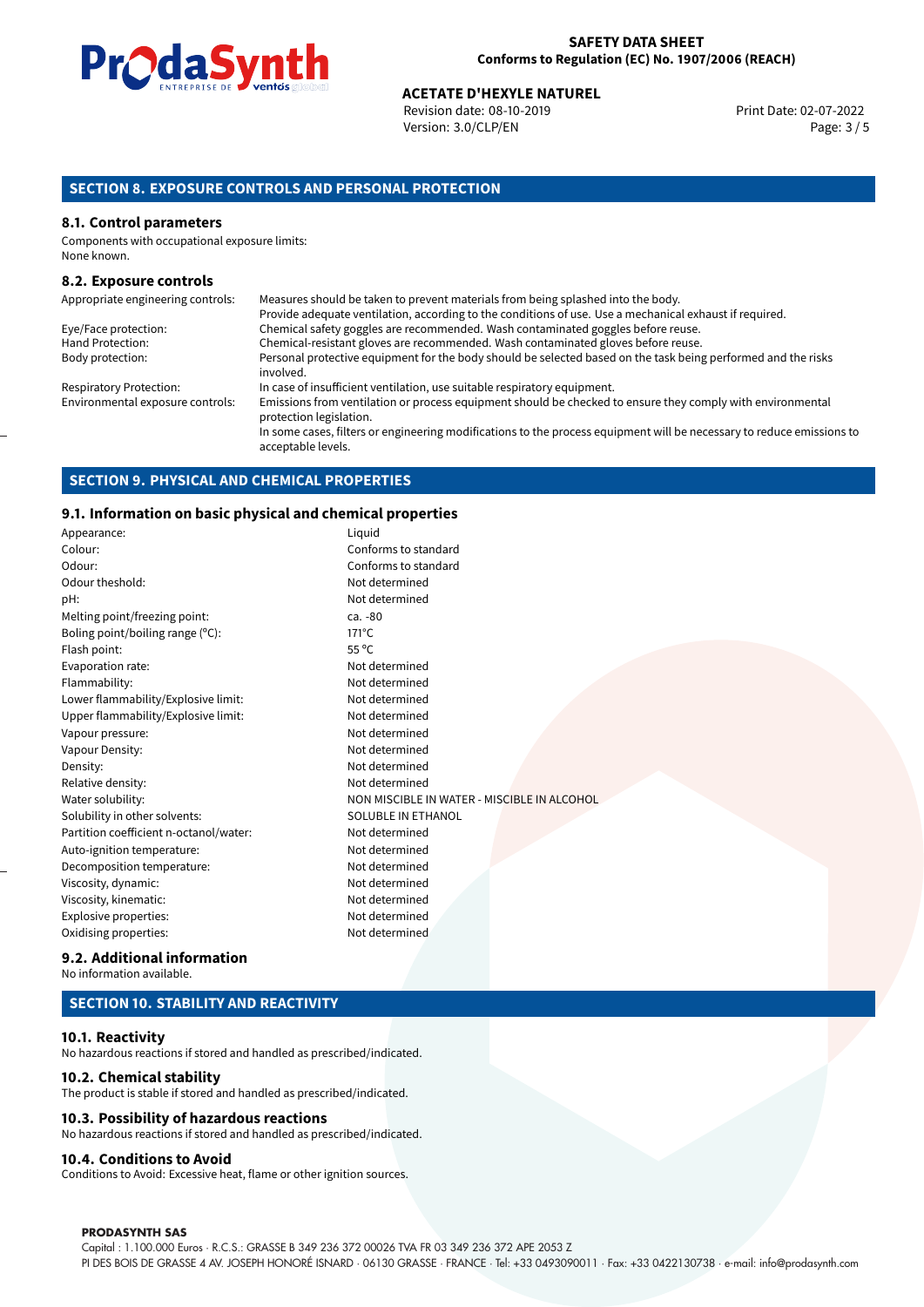

# **ACETATE D'HEXYLE NATUREL<br>
Revision date: 08-10-2019**<br> **Print Date: 02-07-2022**

Revision date: 08-10-2019 Version: 3.0/CLP/EN Page: 4 / 5

# **10.5. Incompatible materials**

Avoid contact with strong acids and bases and oxidizing agents.

# **10.6. Hazardous decomposition products**

During combustion may form carbon monoxide and unidentified organic compounds.

# **SECTION 11. TOXICOLOGICAL INFORMATION**

# **11.1. Information on toxicological effects**

| <b>Acute toxicity</b>                    | Based on the data available, the criteria for classification are not met. |
|------------------------------------------|---------------------------------------------------------------------------|
| <b>Skin corrosion/irritation</b>         | Based on the data available, the criteria for classification are not met. |
| Serious eye damage/irritation            | Based on the data available, the criteria for classification are not met. |
| <b>Respiratory or skin sensitisation</b> | Based on the data available, the criteria for classification are not met. |
| <b>Germ cell mutagenicity</b>            | Based on the data available, the criteria for classification are not met. |
| Carcinogenicity                          | Based on the data available, the criteria for classification are not met. |
| <b>Reproductive toxicity</b>             | Based on the data available, the criteria for classification are not met. |
| <b>STOT-single exposure</b>              | Based on the data available, the criteria for classification are not met. |
| <b>STOT-repeated exposure</b>            | Based on the data available, the criteria for classification are not met. |
| <b>Aspiration hazard</b>                 | Based on the data available, the criteria for classification are not met. |

# **SECTION 12. ECOLOGICAL INFORMATION**

### **12.1. Toxicity**

**Assessment:** Based on the data available, the criteria for classification are not met. **Experimental/calculated data:** No information available.

# **12.2. Degradability**

No information available.

#### **12.3. Bioaccumulative potential**

No information available.

# **12.4. Soil mobility**

No information available.

### **12.5. Results of PBT and vPvB assessment**

No information available.

# **12.6. Other adverse effects**

See also sections 6, 7, 13 and 15 Do not allow to get into waste water or waterways.

#### **SECTION 13. DISPOSAL CONSIDERATIONS**

#### **13.1. Waste treatment methods**

Dispose of in accordance with national and local environmental regulations.

# **SECTION 14: TRANSPORT INFORMATION**

|                                  | <b>ADR/RID/ADN</b>             | <b>IMDG</b>                    | <b>IATA-ICAO</b>               |
|----------------------------------|--------------------------------|--------------------------------|--------------------------------|
| 14.1. UN Number                  | UN3272                         | <b>UN3272</b>                  | <b>UN3272</b>                  |
| 14.2. UN Proper Shipping Name    | ESTERS, N.O.S. (HEXYL ACETATE) | ESTERS, N.O.S. (HEXYL ACETATE) | ESTERS, N.O.S. (HEXYL ACETATE) |
| 14.3. Transport Hazard Class(es) |                                |                                |                                |
| 14.4. Packing Group              | Ш                              | $\mathbf{III}$                 | Ш                              |
| 14.5. Environmental hazards      | No                             | No                             | No                             |
| Additional information           |                                |                                |                                |

# **14.6 Special precautions for user**

None known

# **14.7. Transport in bulk according to Annex II of MARPOL 73/78 and the IBC Code**

No information available

#### **PRODASYNTH SAS**